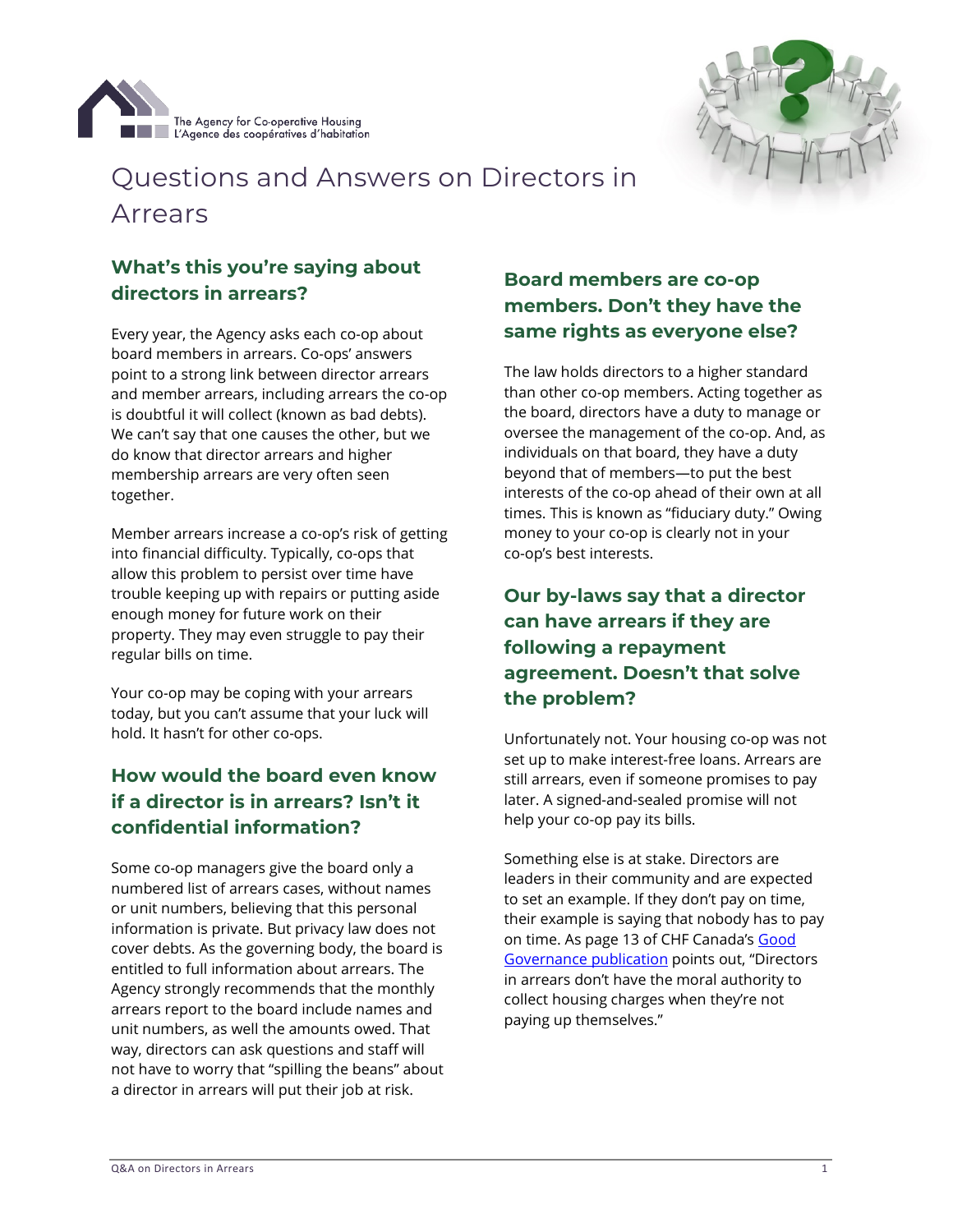#### **Our co-op is a community and our members are good people. Why shouldn't we help a fellow director in their time of need?**

It sounds harsh, but housing co-ops need to remember that they can't help anyone if they don't stay in business. Unpaid housing charges leave the co-op with less money to pay its own bills. If payment never comes in, other members will have to make up the difference with higher housing charges.

The co-op needs to ask itself whether it is really helping a member by allowing them to fall further into debt. Most members will have a hard time repaying any arrears. When they fail to pay, they put themselves at risk of eviction. The best way to support them in difficult times is to act promptly before the arrears get out of hand. By stepping in, you are preventing members from losing the right to occupy their home. And you are protecting your community from developing a culture of non-payment.

If your board wants to let a member in difficulty sign a repayment agreement, by all means do so, if your co-op's cash flow and by-laws or rules allow for this. But first ensure they are off the board.

### **What does the Agency advise us to do about directors in arrears?**

The model rules or by-laws available from several federations now include a paragraph that prohibits members with arrears from being elected to the board. They also say that if a director falls into arrears, they will cease to be a director after a brief time to allow for the correction of an honest mistake. No further action from the board is necessary.

Another option is to use the Agency's sample stand-alone by-law [\(Ontario\)](https://www.agency.coop/resources/director-arrears-sample-law-provisions-respecting-director-arrears) ([Alberta\)](https://www.agency.coop/media/454/download) or language developed [to amend an existing by](https://www.agency.coop/media/455/download)[law.](https://www.agency.coop/media/455/download) Members of the Co-operative Housing Federation of BC (CHF BC) can visit the [federation's website](https://www.chf.bc.ca/?s=Model+By-law) for model rules. Ask your federation or your relationship manager, if your co-op has one, for information on your options.

#### **Our co-op never has arrears, so why should we bother amending our by-law?**

The easiest time to add this point to your bylaws or rules is when you don't have arrears.

Your co-op is in a strong position now. Why not make the change? That way, if a problem arises later, you'll be protected. To twist an old expression, better to close the barn door while the horse is still inside.

### **Our co-op has a workout. We're too busy for this.**

Co-operatives in financial difficulty can't afford arrears and bad debts. Their boards are stewards of more borrowed money than most co-ops owe. These co-ops need principled leadership to return them to good financial health.

Some co-operatives with financial workouts have signed an agreement that says they cannot have directors in arrears. They will find it easier to comply with this condition if, under their bylaws, a person in arrears may neither stay on the board nor run for election.

#### **The best person on our board is in arrears. We couldn't govern our co-op without them.**

If this person was no longer a director, your board could still agree to consult them whenever their expertise was needed. They could also fill a non-voting role, such as recording secretary, where they could speak, with the chair's permission, but not vote.

Sometimes, too, when a valued person moves out of a role they've filled for some time, other talents come forward. Don't let fear keep you from taking action to make sure your co-op's success is not compromised.